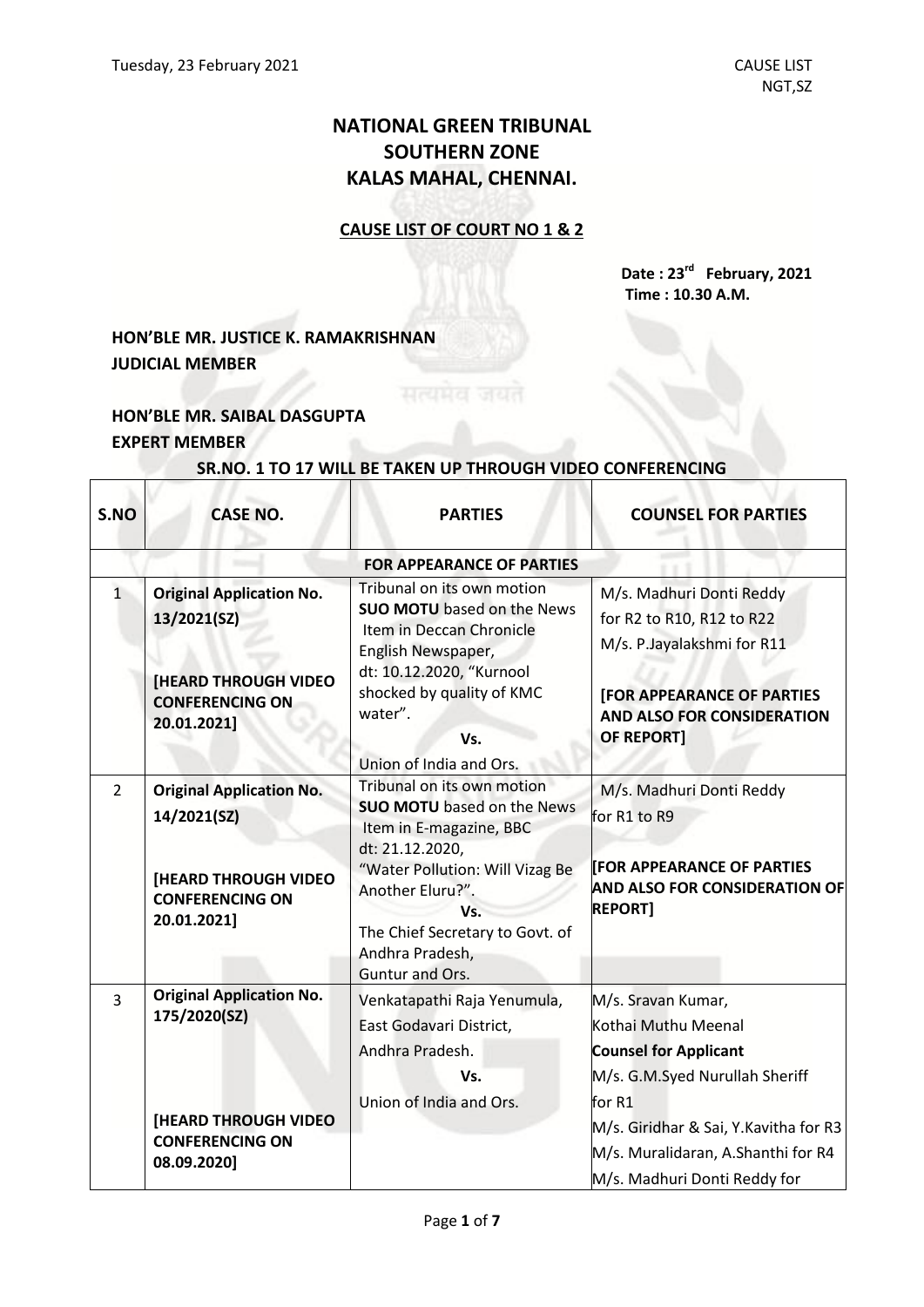|                |                                                                                                                                                     |                                                                                                                                                                                  | R5, R7, R8, R9, R10, R11, R12,                                                                                                                                                                                                                                                           |  |
|----------------|-----------------------------------------------------------------------------------------------------------------------------------------------------|----------------------------------------------------------------------------------------------------------------------------------------------------------------------------------|------------------------------------------------------------------------------------------------------------------------------------------------------------------------------------------------------------------------------------------------------------------------------------------|--|
|                |                                                                                                                                                     |                                                                                                                                                                                  | M/s. P.Jayalakshmi for R6                                                                                                                                                                                                                                                                |  |
|                |                                                                                                                                                     |                                                                                                                                                                                  | [FOR APPEARANCE OF PARTIES,<br><b>SUBMISSION OF RESPONSES AND</b><br><b>ALSO FOR CONSIDERATION OF</b><br><b>REPORT]</b>                                                                                                                                                                  |  |
| 4              | <b>Original Application No.</b><br>254/2020(SZ)<br>&<br>I.A No.124/2020(SZ)<br><b>[HEARD THROUGH VIDEO</b><br><b>CONFERENCING ON</b><br>14.12.2020] | Sugandhi Shekar<br>Vs.<br>Union of India and Ors.<br>सत्यमेव जयत                                                                                                                 | M/s. K.N. Praveen Kumar &<br><b>Associates</b><br><b>Counsel for Applicant/</b><br>Counsel for IA<br>M/s. M.Sumathi for R1<br>M/s. Darpan K.M.<br>for R1 to R5, R8 to R14, R16<br>M/s. Ashok K.Nayak for R15<br><b>IFOR APPEARANCE OF PARTIES</b><br><b>AND CONSIDERATION OF REPORT]</b> |  |
|                |                                                                                                                                                     | FOR COMPLETION OF PLEADINGS                                                                                                                                                      |                                                                                                                                                                                                                                                                                          |  |
| 5              | <b>Original Application No.</b><br>156/2020(SZ)<br><b>HEARD THROUGH VIDEO</b><br><b>CONFERENCING ON</b><br>20.08.2020,05.11.2020,<br>12.01.2021]    | Avilala Cheruvu Parirakshana<br>Samiti and anr.<br>Vs.<br>State of Andhra Pradesh,<br>Rep., by the Chief Secretary<br>and Ors.                                                   | M/s. Taarus Associates<br>S.Kamalesh Kannan, Sai Sathya Jith<br><b>Counsel for Applicant</b><br>M/s. Madhuri Donti Reddy<br>for R1 to R9<br><b>[FOR COMPLETION OF</b><br><b>PLEADINGS AND ALSO FOR</b><br><b>CONSIDERATION OF REPORT]</b>                                                |  |
|                | <b>FOR REPORT</b>                                                                                                                                   |                                                                                                                                                                                  |                                                                                                                                                                                                                                                                                          |  |
| 6              | <b>Original Application No.</b><br>83/2014(SZ)<br><b>HEARD THROUGH VIDEO</b>                                                                        | V. Meghanathan<br>Vs.<br>The Chief Secretary,<br>Govt. of Tamil Nadu,<br>Chennai and Ors.                                                                                        | M/s. A. Swamynathan<br><b>Counsel for Applicant</b><br>Dr. Thirunarayanan<br>for R1 to R5, R7 to R12<br>M/s. P.T.Ramadevi for R6                                                                                                                                                         |  |
|                | <b>CONFERENCING ON</b><br>21.09.2020,10.11.2020]<br><b>WITH</b>                                                                                     |                                                                                                                                                                                  | M/s. C. Kasirajan for R13<br>M/s. M. Sumathi for R14<br>[FOR CONSIDERATION OF<br><b>REPORT AND HEARING]</b>                                                                                                                                                                              |  |
| $\overline{7}$ | <b>Original Application No.</b><br>51/2016(SZ)<br>&<br>M.A No. 1317/2018(PB)                                                                        | <b>SUO MOTU</b> Application -<br>News item Published in the<br>Terms of India Chennai Edition<br>dated 07.03.2016 (Dumping<br>building Debris behind<br>Pallikaranai Marsh Land) | Dr. Thirunarayanan<br>for R1, R2, R7, R8, R9<br>M/s. C. Kasirajan for R3<br>M/s. P.T.Ramadevi for R4<br>M/s. G.Janakiraman for R5                                                                                                                                                        |  |
|                |                                                                                                                                                     |                                                                                                                                                                                  |                                                                                                                                                                                                                                                                                          |  |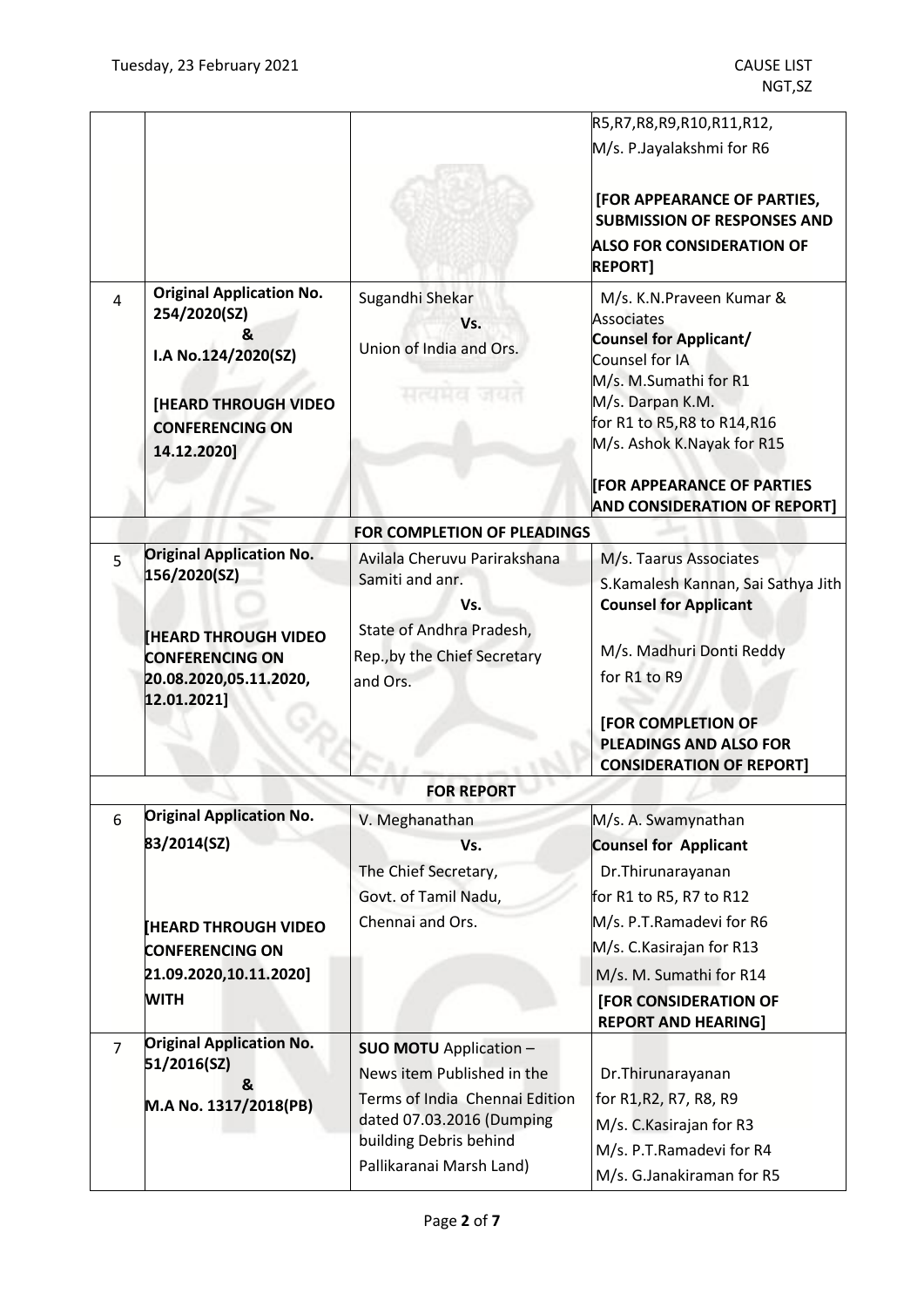|    |                                                  | Vs.                                                   | M/s. M.S. Soundara Rajan,                                   |
|----|--------------------------------------------------|-------------------------------------------------------|-------------------------------------------------------------|
|    |                                                  | The Principal Secretary to the                        | B. Gowthama Rajan for R6                                    |
|    | <b>HEARD THROUGH VIDEO</b>                       | Government,                                           | <b>[FOR CONSIDERATION OF</b>                                |
|    | <b>CONFERENCING ON</b>                           | Dept. Of Environment                                  | <b>REPORT AND HEARING]</b>                                  |
|    | 21.09.2020]                                      | and Forests, Chennai and Ors.                         |                                                             |
| 8  | <b>Original Application No.</b>                  | Mr.P.S.Ramulu,                                        | M/s. R.Prabakar                                             |
|    | 68/2016(SZ)                                      | Vs.                                                   | <b>Counsel for Applicant</b>                                |
|    |                                                  | The State of Tamil Nadu,                              |                                                             |
|    |                                                  | Chennai and Ors.                                      | M/s. V.R.Thirunarayanan                                     |
|    | <b>HEARD THROUGH VIDEO</b>                       |                                                       | R1, R4 to R7                                                |
|    | <b>CONFERENCING ON</b>                           |                                                       | M/s.C.Kasirajan for R2 & R3                                 |
|    | 07.07.2020,17.09.2020,                           | <b>AIRCLE CT</b>                                      | M/s. D.Ramesh Kumar for R8 & R9                             |
|    | 17.12.2020]                                      |                                                       | M/s. Mc Gan Law Firm for R10                                |
|    |                                                  |                                                       | [FOR CONSIDERATION OF                                       |
|    |                                                  |                                                       | <b>FURTHER REPORT]</b>                                      |
| 9  | <b>Original Application No.</b>                  | S. Kannammal                                          | M/s. R.Prabakar                                             |
|    | 08/2017(SZ)                                      | Vs.                                                   | <b>Counsel for Applicant</b>                                |
|    |                                                  | The Government of India                               | M/s. Me.Saraswathy for R1                                   |
|    |                                                  | Ministry of Environment,                              | M/s. Kasi Rajanfor R2 & R4                                  |
|    |                                                  | Forests & Climate Change                              | M/s. Dr.V.R.Thirunarayanan                                  |
|    |                                                  | New Delhi and Ors.                                    | for R3 & R5                                                 |
|    |                                                  |                                                       | M/s. M.Muthappan for R6                                     |
|    | <b>[HEARD THROUGH VIDEO</b>                      |                                                       | M/s. V.P.Sengottuvel for R7                                 |
|    | <b>CONFERENCING ON</b>                           |                                                       |                                                             |
|    | 11.06.2020,29.10.2020,                           |                                                       | <b>[FOR CONSIDERATION OF</b>                                |
|    | 18.12.2020,13.01.2021]                           |                                                       | <b>FURTHER REPORT]</b>                                      |
| 10 | <b>Original Application No.</b>                  | Arappor Iyakkam                                       | M/s. Jayaram Venkatesan                                     |
|    | 50/2017(SZ)                                      | Vs.                                                   | <b>Party-in-Person</b>                                      |
|    | (W.P.No.43839/2016)<br>(THC)                     | Government of Tamil Nadu                              | M/s.V.R.Thirunarayanan                                      |
|    |                                                  | Chennai and Ors.                                      | for R1,R2                                                   |
|    |                                                  |                                                       | M/s. G. Janakiraman for R3                                  |
|    | [HEARD THROUGH VIDEO                             |                                                       | M/s. P.T.Ramadevi for R4                                    |
|    | <b>CONFERENCING ON</b><br>10.06.2020,03.12.2020, |                                                       | M/s. Jayeesh Dolia for R5                                   |
|    | 18.01.2021]                                      |                                                       |                                                             |
|    |                                                  |                                                       | [FOR CONSIDERATION OF<br><b>FURTHER REPORT]</b>             |
| 11 | <b>Original Application No.</b>                  | N.Muthusamy                                           | M/s. S.Sathia Chandran                                      |
|    | 20 of 2018(SZ)                                   | Vs.                                                   | <b>Counsel for Applicant</b>                                |
|    | <b>[HEARD THROUGH VIDEO</b>                      | The District Collector,<br>Namakkal District and Ors. | M/s. V.R. Thirunarayanan for R1<br>M/s. C. Kasirajan for R2 |
|    | <b>CONFERENCING ON</b>                           |                                                       | M/s. Rita Chandrasekar for R3                               |
|    | 18.06.2020,22.07.2020,                           |                                                       |                                                             |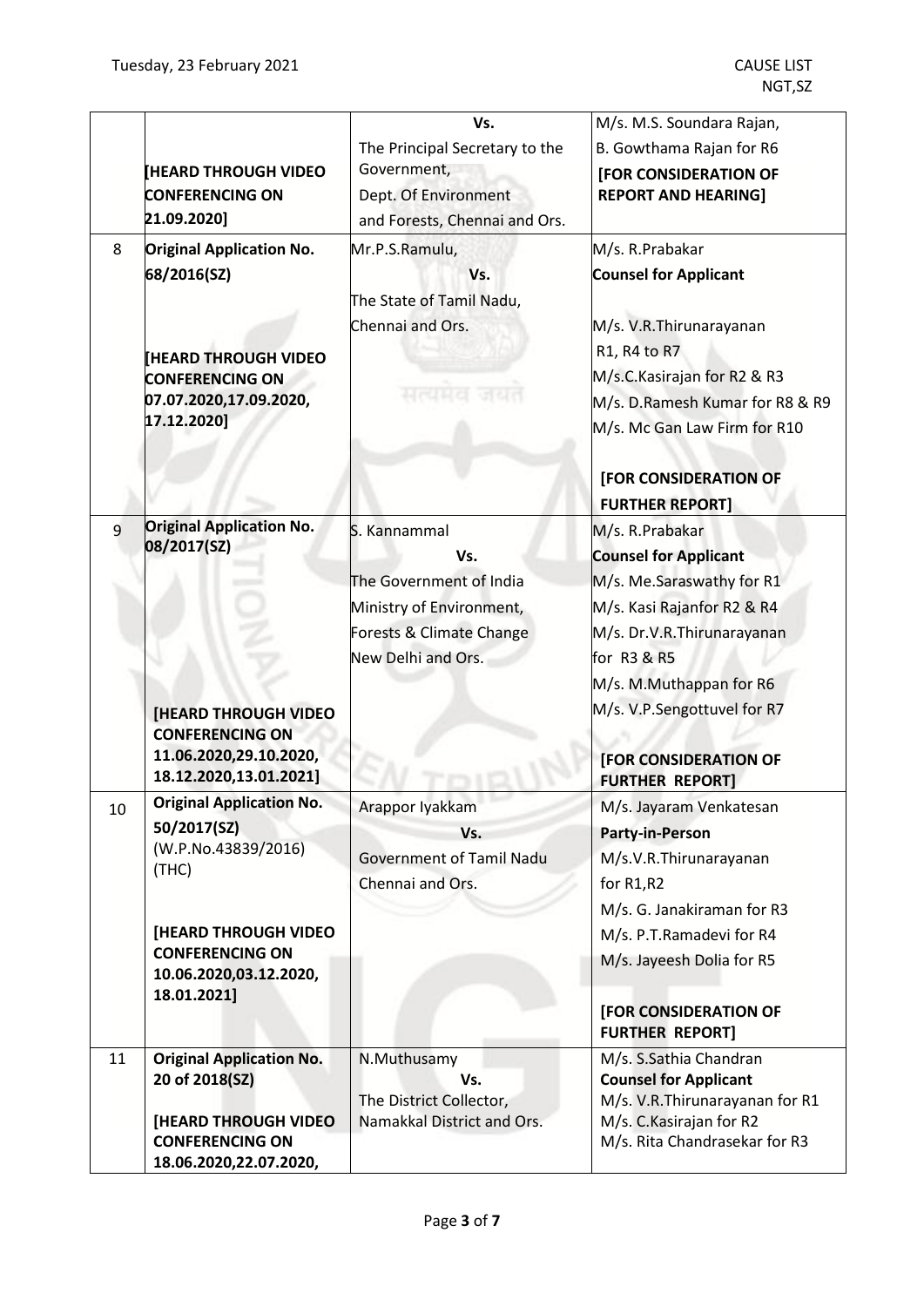|    | 07.08.2020,06.11.2020,<br>02.12.2020,05.01.2021,<br>03.02.2021]                                                                                                                                                            |                                                                                                                                                                                                                     | [FOR CONSIDERATION OF REPORT<br><b>AND OBJECTION]</b>                                                                                                                                  |
|----|----------------------------------------------------------------------------------------------------------------------------------------------------------------------------------------------------------------------------|---------------------------------------------------------------------------------------------------------------------------------------------------------------------------------------------------------------------|----------------------------------------------------------------------------------------------------------------------------------------------------------------------------------------|
| 12 | <b>Original Application No.</b><br>77/2020(SZ)                                                                                                                                                                             | Tribunal on its own motion<br><b>SUO MOTU</b> based on the News<br>Item in The New Indian Express<br>Newspaper dt: 03.06.2020,                                                                                      | M/s. Me.Sarashwathy for R1<br>M/s. E.K.Kumaresan                                                                                                                                       |
|    | <b>[HEARD THROUGH VIDEO</b><br><b>CONFERENCING ON</b><br>21.07.2020 IN PB]<br><b>[HEARD THROUGH VIDEO</b><br><b>CONFERENCING ON</b><br>05.06.2020,24.08.2020,<br>06.11.2020,15.12.2020]                                    | "Kerala elephant tragedy:<br>Another jumbo suspected to<br>have been killed in<br>similar fashion".<br>Vs.<br>Ministry of Environment,<br>Forest and Climate Change,<br>Rep by its Secretary,<br>New Delhi and Ors. | for R2 to R8<br>[FOR CONSIDERATION<br><b>OF REPORT]</b>                                                                                                                                |
|    |                                                                                                                                                                                                                            | <b>FOR HEARING</b>                                                                                                                                                                                                  |                                                                                                                                                                                        |
| 13 | <b>Original Application No.</b><br>158/2015(SZ)<br>[ADJOURNED ON<br>19.10.2020]<br><b>[HEARD THROUGH VIDEO</b><br><b>CONFERENCING ON</b><br>08.09.2020,20.10.2020,<br>27.10.2020,13.01.2021,<br>16.02.2021]<br><b>WITH</b> | R. Nallakannu<br>Vs.<br>The Secretary to<br>Government of India,<br>MoEF, New Delhi and Ors.                                                                                                                        | M/s.S.Arunachalam Associates<br>S.MuthuVairam<br><b>Counsel for Applicant</b><br>M/s. Me.Saraswathi for R1<br>Dr. Thirunarayanan<br>for R2, R3 R4, R6 & R7<br>M/s. C. Kasirajan for R5 |
| 14 | <b>Original Application No.</b><br>218/2015(SZ)<br><b>WITH</b>                                                                                                                                                             | Tamil AnnaiThamirabarani<br><b>Welfare Trust</b><br>Vs.<br>The Secretary to Govt of India<br>MoEF, New Delhi and Ors.                                                                                               | M/s. J.Arul Raj<br><b>Counsel for Applicant</b><br>M/s.M.R.GokulKrishnanfor R1<br>Dr.Thirunarayanan<br>for R2, R3, R4, R5, R7<br>M/s .C. Kasirajan for R6                              |
| 15 | <b>Original Application No.</b><br>182/2016(SZ)<br>&<br>M.A No.300/2016(SZ)<br><b>WITH</b>                                                                                                                                 | M. Balasubramanian<br>Vs.<br>The Ministry of Environment,<br>Forests and Climate Change,<br>New Delhi and Ors.                                                                                                      | M/s.SwarnamRajagopal<br><b>Counsel for Applicant</b><br>M/s.Me.Saraswathy for R1<br>Dr. Thirunarayanan for R2<br>M/s.S.Senthil&R.Reka for R3                                           |
| 16 | <b>Original Application No.</b><br>261/2016(SZ)                                                                                                                                                                            | E.Natarajan<br>Vs.<br>Union of India and Ors.                                                                                                                                                                       | M/s.A.Yogeshwaran<br><b>Counsel for Applicant</b><br>M/s. Me.Saraswathy for R1<br>Dr. Thirunarayanan for R2, R3                                                                        |
| 17 | <b>Original Application No.</b><br>251/2017(SZ)<br><b>HEARD THROUGH VIDEO</b><br><b>CONFERENCING ON</b><br>20.08.2020,15.09.2020,                                                                                          | Perundurai Common Effluent<br>Treatment Plant.<br>Vs.<br>The Member Secretary                                                                                                                                       | M/s. V.Suthakar, K.S.Viswanathan<br><b>Counsel for Applicant</b><br>M/s. C. Kasirajan for R1, R2                                                                                       |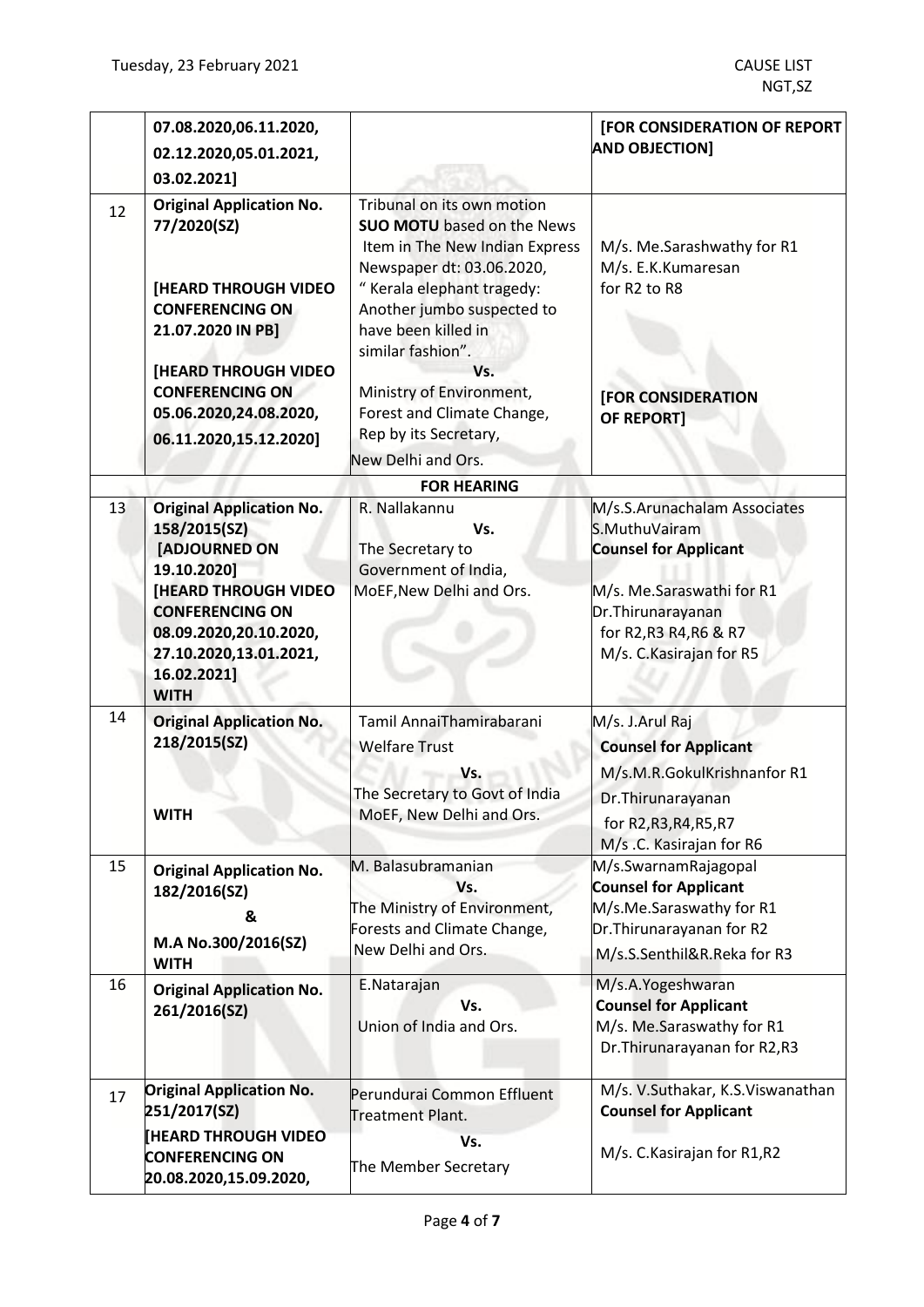|    | 28.09.2020,18.11.2020]                                                                                                                            | <b>Tamil Nadu Pollution Control</b><br>Board, Chennai and Anr.                                                                                                                                                                                                                 | [HEARING]                                                                                                                                                                                                                                                                                                                                                                               |
|----|---------------------------------------------------------------------------------------------------------------------------------------------------|--------------------------------------------------------------------------------------------------------------------------------------------------------------------------------------------------------------------------------------------------------------------------------|-----------------------------------------------------------------------------------------------------------------------------------------------------------------------------------------------------------------------------------------------------------------------------------------------------------------------------------------------------------------------------------------|
|    |                                                                                                                                                   | SR.NO.18 & 19 WILL BE TAKEN UP ON 22.03.2021                                                                                                                                                                                                                                   |                                                                                                                                                                                                                                                                                                                                                                                         |
| 18 | <b>Original Application No.</b><br>102/2020(SZ)<br><b>[HEARD THROUGH VIDEO</b><br><b>CONFERENCING ON</b><br>16.07.2020,27.08.2020]<br><b>WITH</b> | <b>Nishanth Gopal</b><br>Vs.<br>Union of India and ors.                                                                                                                                                                                                                        | M/s. Piyusha Singh<br><b>Counsel for Applicant</b><br>M/s. G.M.SyedNurullah Sheriff<br>for R1<br>M/s. E.K.Kumaresan for R3, R9, R12<br>M/s. Rama Subramanian<br>Associates for R4, R5, R11<br>M/s. Vishnu for R7,R8<br>M/s. Rema Smrithi for R13<br>M/s. Vidyalakshmi Vipin for R6<br><b>[FOR RETURN OF NOTICE AND</b><br><b>FILING RESPONDE AND</b><br><b>COMPLETION OF PLEADINGS]</b> |
| 19 | <b>Original Application No.</b><br>151/2020(SZ)<br><b>[HEARD THROUGH VIDEO</b><br><b>CONFERENCING ON</b><br>17.08.2020,27.08.2020]                | Akhila Kerala Dheevara Sabha<br>Vs.<br>State of Kerala and Ors.                                                                                                                                                                                                                | Mr. V.Dinakaran<br><b>Applicant In Person</b><br>M/s. E.K.Kumaresan for<br>R1, R2, R3, R4, R6, R10, R11, R14<br>M/s. RamaSubramaniam<br><b>Associates for R8</b><br>M/s. Vishnu for R9<br>M/s. Vidhyalakshmi for R12<br>M/s. Rema Smrithi for R16<br>[FOR RETURN OF NOTICE AND<br><b>FILING RESPONDE AND</b><br><b>COMPLETION OF PLEADINGS]</b>                                         |
|    |                                                                                                                                                   | SR.NO.20 & 21 WILL BE TAKEN UP ON 25.03.2021                                                                                                                                                                                                                                   |                                                                                                                                                                                                                                                                                                                                                                                         |
| 20 | <b>Original Application No.</b><br>06/2021(SZ)<br>[HEARD THROUGH VIDEO<br><b>CONFERENCING ON</b><br>07.01.2021]                                   | Tribunal on its own motion<br><b>SUO MOTU</b> based on the News<br>Item in The Hindu Newspaper<br>Edition dt: 21.12.2020,<br>"Villnjiyambakkam Lake shrunk<br>due to encroachment".<br>Vs.<br>The Principal Secretary to Govt.<br>Public Works Department,<br>Chennai and Ors. | Dr. V.R.Thirunarayanan<br>for R1, R2, R3, R5<br>M/s. C. Kasirajan for R4<br>M/s. P.Srinivas for R6<br><b>[FOR APPEARANCE OF PARTIES,</b><br><b>CONSIDERATION OF REPORT</b><br><b>AND FOR COMPLETION OF</b><br><b>PLEADINGS]</b>                                                                                                                                                         |
| 21 | <b>Original Application No.</b><br>95/2020(SZ)                                                                                                    | Tribunal on its own motion -<br><b>SUO MOTU</b> based on the News<br>item in The Dinamalar Chennai<br>edition dated 01.07.2020,<br>"Will Ramapuram lake be                                                                                                                     | Dr. Thiru Narayanan<br>for R1, R2& R5<br>M/s. C. Kasirajan for R3<br>M/s. Arokiaraj for R4<br>M/s.P.T.Ramadevi for R6                                                                                                                                                                                                                                                                   |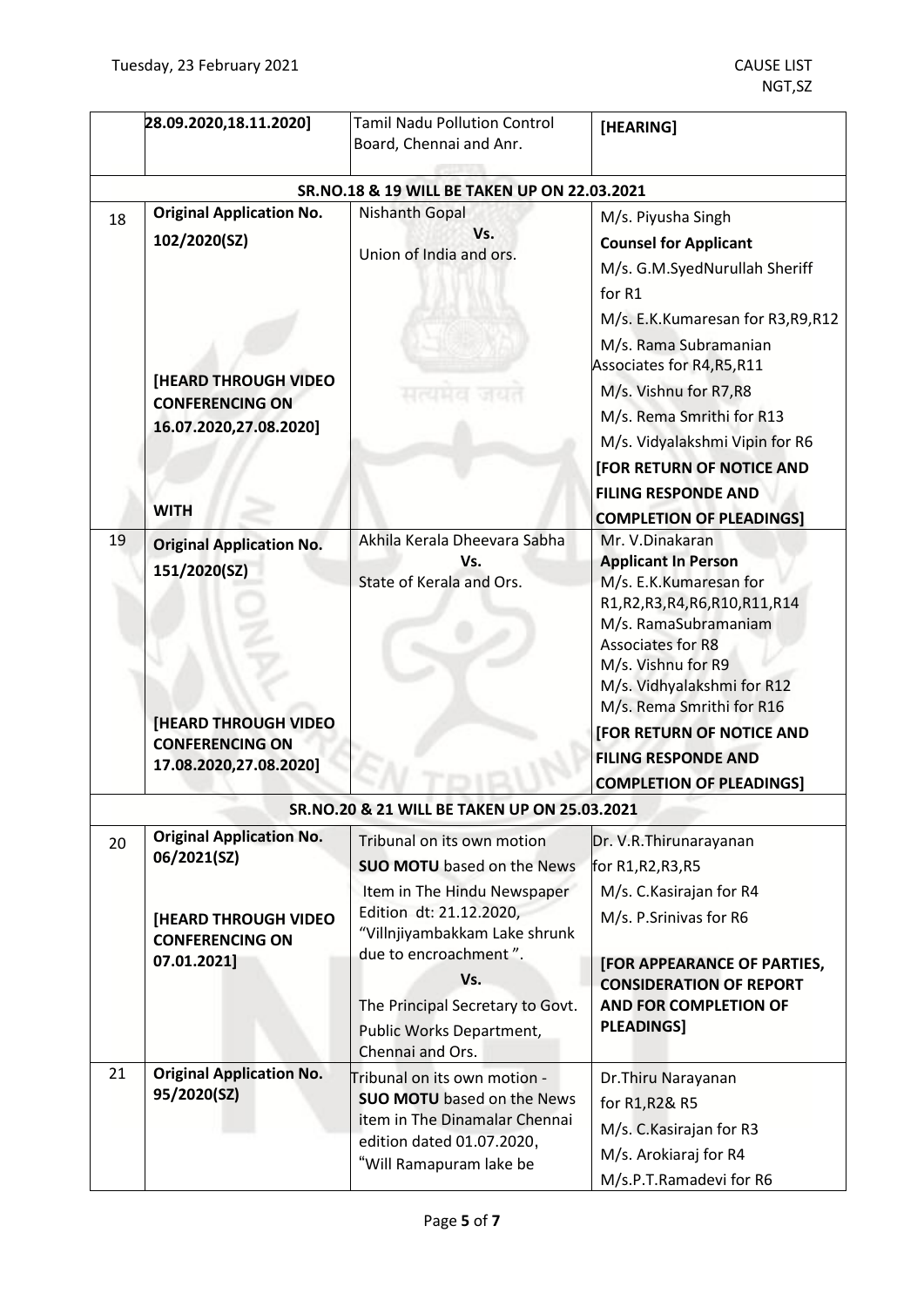|    |                                       | completely restored? ".                                  |                                                                           |
|----|---------------------------------------|----------------------------------------------------------|---------------------------------------------------------------------------|
|    | [HEARD THROUGH VIDEO                  | Vs.                                                      |                                                                           |
|    | <b>CONFERENCING ON</b><br>06.07.2020] | The Secretary to Govt. of<br>Tamil Nadu, Department of   | <b>[FOR APPEARANCE OF PARTIES</b><br><b>AND FILING THEIR RESPONSE AND</b> |
|    |                                       | Environment,<br>Tamil Nadu and ors.                      | <b>CONSIDERATION OF REPORT]</b>                                           |
|    |                                       | <b>SR.NO.22 WILL BE TAKEN UP ON 18.03.2021</b>           |                                                                           |
| 22 | <b>Original Application No.</b>       | Thirunavukarasu @ Velu                                   | M/s. S.RajiniKanth                                                        |
|    | 57/2020(SZ)                           | Vs.                                                      | <b>Counsel for Applicant</b>                                              |
|    |                                       | The Member Secretary,                                    |                                                                           |
|    | <b>ADJOURNED THROUGH</b>              | <b>Tamil Nadu Pollution Control</b>                      | M/s. C. Kasirajanfor R1 & R3                                              |
|    | <b>VIDEO CONFERENCING ON</b>          | Board, Chennai and Ors.                                  | Dr. Thirunarayanan for R2                                                 |
|    | 23.07.2020]                           |                                                          | M/s. Sai Sathya Jith for R4                                               |
|    | <b>[HEARD THROUGH VIDEO</b>           |                                                          |                                                                           |
|    | <b>CONFERENCING ON</b>                |                                                          |                                                                           |
|    | 11.06.2020,06.08.2020,                |                                                          | [FOR CONSIDERATION OF                                                     |
|    | 16.09.2020,05.11.2020,                |                                                          | <b>FURTHER REPORT AND</b>                                                 |
|    | 14.12.2020]                           |                                                          | <b>COMPLIANCE REPORT]</b>                                                 |
|    |                                       |                                                          |                                                                           |
|    |                                       | SR.NO.23 WILL BE TAKEN UP ON 19.03.2021                  |                                                                           |
| 23 | <b>Original Application No.</b>       | <b>Democratic Traditional Fisheries</b>                  | M/s. Sharan Balakrishna                                                   |
|    | 187/2020(SZ)                          | Workers Forum and Anr.                                   | <b>Counsel for Applicant</b>                                              |
|    |                                       | Vs.                                                      | M/s. M.R.Gokul Krishnan for R1                                            |
|    |                                       | Union of India and Ors.                                  | M/s. Madhuri Donti Reddy                                                  |
|    | <b>HEARD THROUGH VIDEO</b>            |                                                          | for R2 to R8                                                              |
|    | <b>CONFERENCING ON</b>                |                                                          |                                                                           |
|    | 29.09.2020]                           |                                                          | <b>[FOR APPEARANCE OF PARTIES,</b>                                        |
|    |                                       |                                                          | <b>CONSIDERATION OF REPORT AND</b>                                        |
|    |                                       |                                                          | <b>ALSO FOR COMPLETION OF</b><br><b>PLEADINGS]</b>                        |
|    |                                       | <b>SR.NO.24 WILL BE TAKEN UP ON 16.03.2021</b>           |                                                                           |
| 24 | <b>Original Application No.</b>       | Tribunal on its own motion                               | Dr.V.R.Thirunarayanan                                                     |
|    | 191/2020(SZ)                          | <b>SUO MOTU</b> based on the News                        | for R1 to R3, R5, R6                                                      |
|    |                                       | Item in The Times of India<br>Newspaper, Chennai edition | M/s. C. Kasirajan for R4                                                  |
|    |                                       | dt: 24.09.2020, "In Pallavaram,                          | M/s. P.Srinivas for R7                                                    |
|    |                                       | the road is a dump yard".                                |                                                                           |
|    |                                       | Vs.                                                      |                                                                           |
|    | <b>[HEARD THROUGH VIDEO</b>           | The Principal Secretary to Govt.                         |                                                                           |
|    | <b>CONFERENCING ON</b>                | of Tamil Nadu, Health and                                |                                                                           |
|    | 01.10.2020,09.11.2020,                | Family Welfare Department,                               | [FOR CONSIDERATION OF REPORT                                              |
|    | 03.12.2020,25.01.2021]                | Chennai,                                                 | <b>AND FURTHER STATUS REPORT]</b>                                         |
|    |                                       | Tamil Nadu and Ors.                                      |                                                                           |
|    |                                       |                                                          |                                                                           |